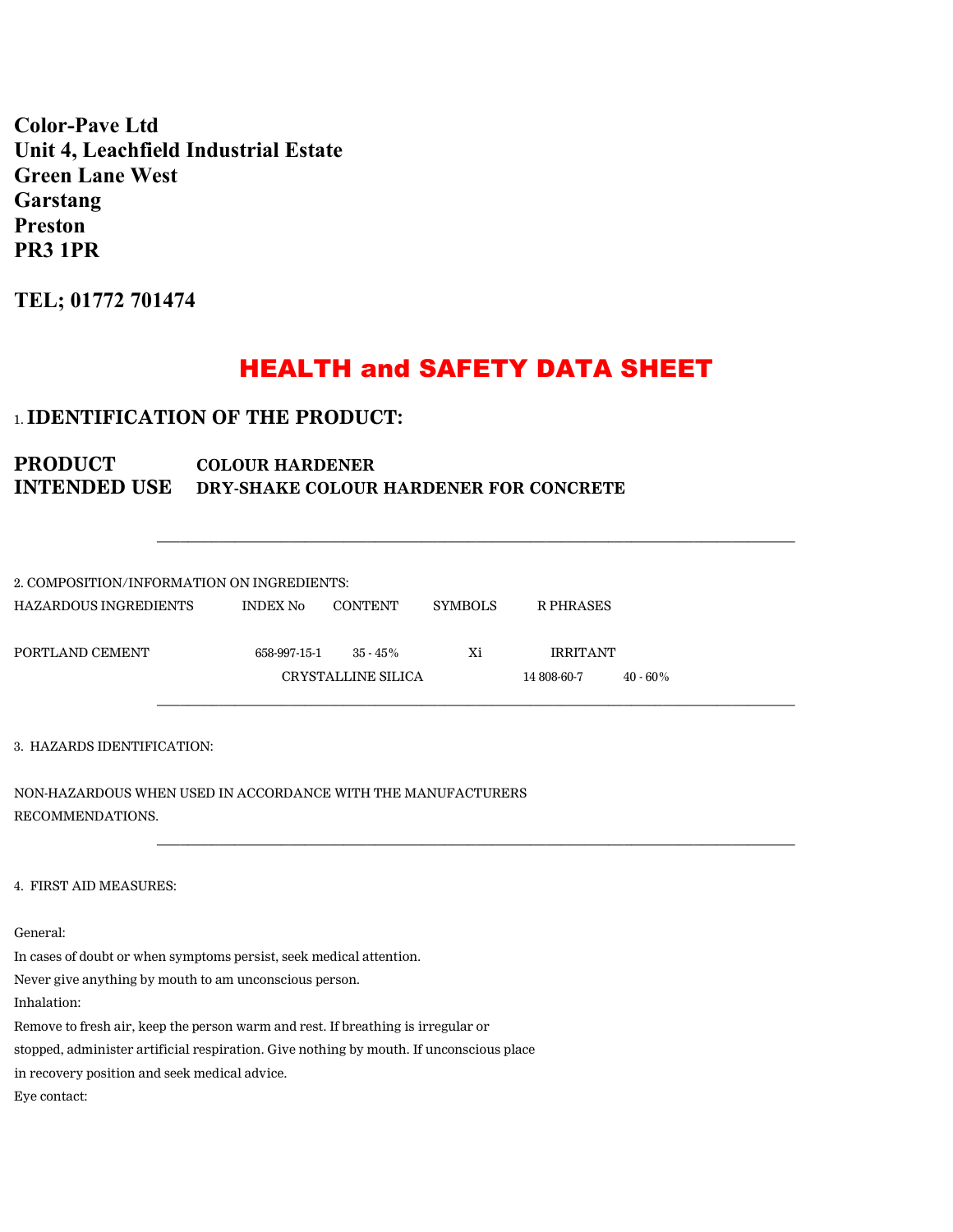Contact lenses should be removed. Irrigate copiously with clean, fresh water for at least ten minutes, holding the eyelids apart and seek medical advice.

Skin contact:

Remove contaminated clothing. Wash skin thoroughly with soap and water or use a proprietary skin cleaner. DO NOT use solvents or thinners. Ingestion:

 $\mathcal{L}_\text{max} = \{ \mathcal{L}_\text{max} = \{ \mathcal{L}_\text{max} = \{ \mathcal{L}_\text{max} = \{ \mathcal{L}_\text{max} = \{ \mathcal{L}_\text{max} = \{ \mathcal{L}_\text{max} = \{ \mathcal{L}_\text{max} = \{ \mathcal{L}_\text{max} = \{ \mathcal{L}_\text{max} = \{ \mathcal{L}_\text{max} = \{ \mathcal{L}_\text{max} = \{ \mathcal{L}_\text{max} = \{ \mathcal{L}_\text{max} = \{ \mathcal{L}_\text{max} = \{ \mathcal{L}_\text{max$ 

\_\_\_\_\_\_\_\_\_\_\_\_\_\_\_\_\_\_\_\_\_\_\_\_\_\_\_\_\_\_\_\_\_\_\_\_\_\_\_\_\_\_\_\_\_\_\_\_\_\_\_\_\_\_\_\_\_\_\_\_\_\_\_\_\_\_\_\_\_\_\_\_\_\_\_\_\_\_\_\_\_\_\_\_\_\_\_\_\_\_\_\_\_\_\_\_\_\_\_\_\_

If accidentally swallowed, obtain immediate medical advice. Keep at rest. DO NOT induce vomiting.

5. FIRE FIGHTING MEASURES: NON-FLAMMABLE

#### 6. ACCIDENTAL RELEASE MEASURES:

Exclude non - essential personnel. Avoid breathing dust.

Refer to protective measures listed in sections 7 & 8.

Dispose in accordance with waste regulations. DO NOT allow to enter drains or water courses.

If the product enters drains or sewers, the local water authority should be informed immediately; in case of contamination of streams, rivers or lakes, the Environmental Agency.

\_\_\_\_\_\_\_\_\_\_\_\_\_\_\_\_\_\_\_\_\_\_\_\_\_\_\_\_\_\_\_\_\_\_\_\_\_\_\_\_\_\_\_\_\_\_\_\_\_\_\_\_\_\_\_\_\_\_\_\_\_\_\_\_\_\_\_\_\_\_\_\_\_\_\_\_\_\_\_\_\_\_\_\_\_\_\_\_\_\_\_\_\_\_\_\_\_\_\_\_\_

7. HANDLING AND STORAGE:

Handling:

Avoid contact with skin and eyes. Avoid inhalation of dust.

Smoking, eating or drinking should be prohibited in areas of storage or use.

For personal protection see section 8.

Never use pressure to empty; the container or vessel.

Good housekeeping standards and regular safe removal of waste materials will minimise the risk of

spontaneous combustion and other fire hazards,

The Manual Handling Operations Regulations may apply to the handling of bags of this product.

Storage:

Observe the label precautions. Store between 5 and 25 degrees centigrade in a dry and well-ventilated place away from sources of heat, direct sunlight. and moisture.

\_\_\_\_\_\_\_\_\_\_\_\_\_\_\_\_\_\_\_\_\_\_\_\_\_\_\_\_\_\_\_\_\_\_\_\_\_\_\_\_\_\_\_\_\_\_\_\_\_\_\_\_\_\_\_\_\_\_\_\_\_\_\_\_\_\_\_\_\_\_\_\_\_\_\_\_\_\_\_\_\_\_\_\_\_\_\_\_\_\_\_\_\_\_\_\_\_\_\_\_\_

No smoking.

Prevent un-authorised access. Store separately from oxidising agents and strongly alkaline and strongly acidic materials.

8. EXPOSURE CONTROL/ PERSONAL PROTECTION:

Engineering Measures:

Provide adequate ventilation. Where reasonably practical, this should be achieved by the use of local exhaust ventilation and good general extraction. If these are not enough to maintain concentrations of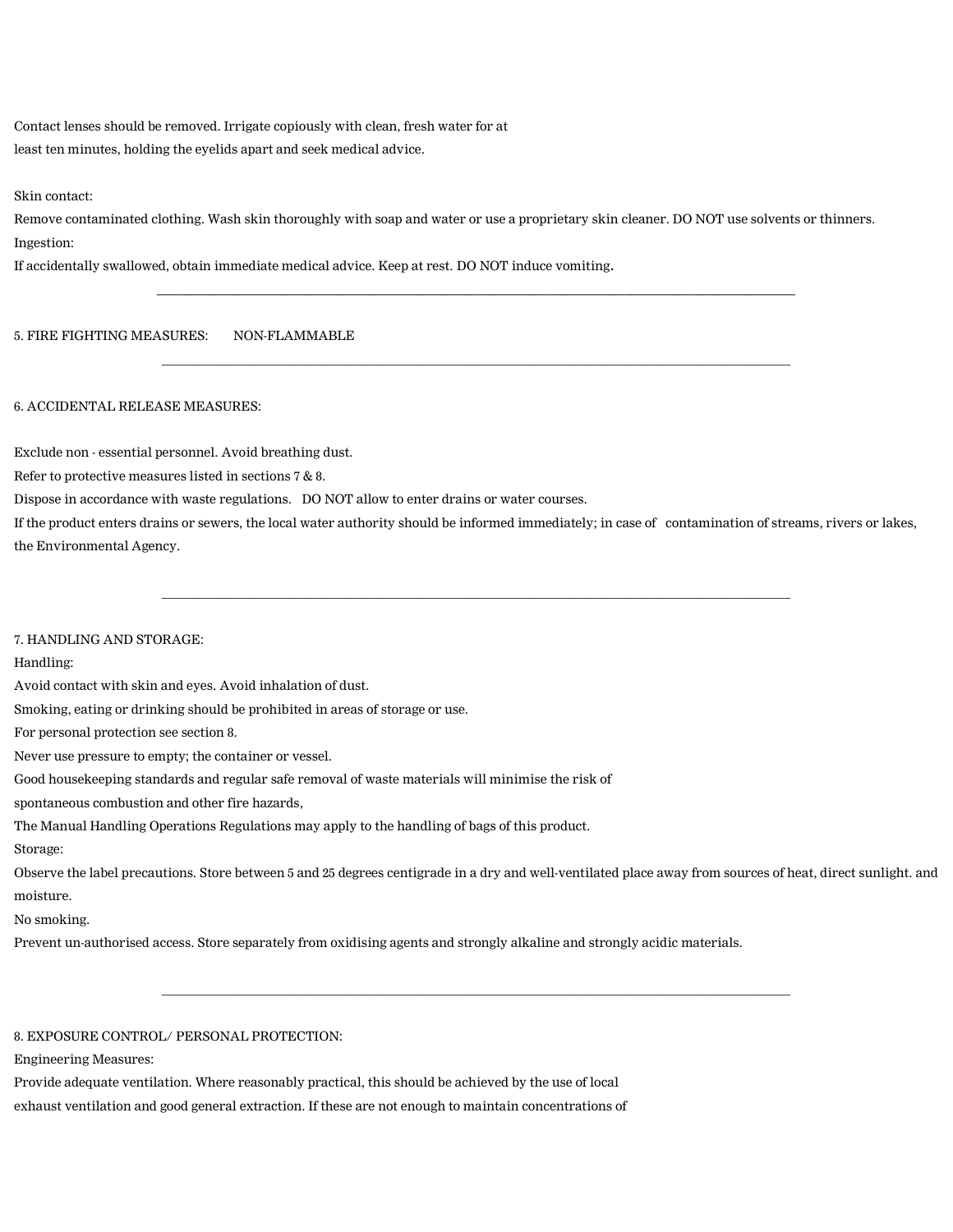| particulates below the relevant occupational exposure limits, suitable respiratory                           |                                      |                |                                                                               |                                                                                                                                              |  |  |  |  |
|--------------------------------------------------------------------------------------------------------------|--------------------------------------|----------------|-------------------------------------------------------------------------------|----------------------------------------------------------------------------------------------------------------------------------------------|--|--|--|--|
|                                                                                                              | protective equipment should be worn. |                |                                                                               |                                                                                                                                              |  |  |  |  |
| <b>Exposure limits:</b>                                                                                      |                                      |                |                                                                               |                                                                                                                                              |  |  |  |  |
| Substance                                                                                                    |                                      |                | Occupational Exposure Limits                                                  | <b>Notations</b>                                                                                                                             |  |  |  |  |
| 8-hour TWA                                                                                                   |                                      | 15-minute STEL |                                                                               |                                                                                                                                              |  |  |  |  |
| ppm                                                                                                          | mg/m3                                | ppm            | mg/m3                                                                         |                                                                                                                                              |  |  |  |  |
|                                                                                                              | Respiratory protection:              |                | Air fed respirators protective equipment should be worn. Personal protection: |                                                                                                                                              |  |  |  |  |
|                                                                                                              |                                      |                |                                                                               | All ppe, including rpe, used to control exposure to hazardous substances must be selected to meet the requirements of the COSHH Regulations. |  |  |  |  |
|                                                                                                              | Hand protection:                     |                |                                                                               |                                                                                                                                              |  |  |  |  |
| When skin exposure may occur, advise should be sought from glove suppliers on appropriate types. Barrier     |                                      |                |                                                                               |                                                                                                                                              |  |  |  |  |
| creams may also help to protect exposed areas of skin but are not a substitute for full physical protection. |                                      |                |                                                                               |                                                                                                                                              |  |  |  |  |
| They should not be applied once exposure has occurred.                                                       |                                      |                |                                                                               |                                                                                                                                              |  |  |  |  |
| Eye protection:                                                                                              |                                      |                |                                                                               |                                                                                                                                              |  |  |  |  |
|                                                                                                              |                                      |                | Eye protection designed to protect against dust should be worn.               |                                                                                                                                              |  |  |  |  |
| Skin protection:                                                                                             |                                      |                |                                                                               |                                                                                                                                              |  |  |  |  |
| Cotton or cotton/synthetic overalls are normally suitable. Grossly contaminated clothing should be removed   |                                      |                |                                                                               |                                                                                                                                              |  |  |  |  |
| and the skin washed with soap and water or a proprietary skin cleaner.                                       |                                      |                |                                                                               |                                                                                                                                              |  |  |  |  |

## 9. PHYSICAL AND CHEMICAL PROPERTIES:

| Physical state: | Coloured Powder               | Vapour Density:                         | N/A |     |                 |          |
|-----------------|-------------------------------|-----------------------------------------|-----|-----|-----------------|----------|
| Flash point:    | N/A                           | Solubility in water: Partially miscible |     |     |                 |          |
|                 | Specific Gravity: $2.0 - 2.2$ | VOC content $(g/l)$                     |     | N/A | Solids Content: | $100 \%$ |

\_\_\_\_\_\_\_\_\_\_\_\_\_\_\_\_\_\_\_\_\_\_\_\_\_\_\_\_\_\_\_\_\_\_\_\_\_\_\_\_\_\_\_\_\_\_\_\_\_\_\_\_\_\_\_\_\_\_\_\_\_\_\_\_\_\_\_\_\_\_\_\_\_\_\_\_\_\_\_\_\_\_\_\_\_\_\_\_\_\_\_\_\_\_\_\_\_\_\_\_\_

\_\_\_\_\_\_\_\_\_\_\_\_\_\_\_\_\_\_\_\_\_\_\_\_\_\_\_\_\_\_\_\_\_\_\_\_\_\_\_\_\_\_\_\_\_\_\_\_\_\_\_\_\_\_\_\_\_\_\_\_\_\_\_\_\_\_\_\_\_\_\_\_\_\_\_\_\_\_\_\_\_\_\_\_\_\_\_\_\_\_\_\_\_\_\_\_

 $\_$  ,  $\_$  ,  $\_$  ,  $\_$  ,  $\_$  ,  $\_$  ,  $\_$  ,  $\_$  ,  $\_$  ,  $\_$  ,  $\_$  ,  $\_$  ,  $\_$  ,  $\_$  ,  $\_$  ,  $\_$  ,  $\_$  ,  $\_$  ,  $\_$  ,  $\_$  ,  $\_$  ,  $\_$  ,  $\_$  ,  $\_$  ,  $\_$  ,  $\_$  ,  $\_$  ,  $\_$  ,  $\_$  ,  $\_$  ,  $\_$  ,  $\_$  ,  $\_$  ,  $\_$  ,  $\_$  ,  $\_$  ,  $\_$  ,

\_\_\_\_\_\_\_\_\_\_\_\_\_\_\_\_\_\_\_\_\_\_\_\_\_\_\_\_\_\_\_\_\_\_\_\_\_\_\_\_\_\_\_\_\_\_\_\_\_\_\_\_\_\_\_\_\_\_\_\_\_\_\_\_\_\_\_\_\_\_\_\_\_\_\_\_\_\_\_\_\_\_\_\_\_\_\_\_\_\_\_\_\_\_\_\_\_\_\_\_\_

# 10. STABILITY AND REACTIVITY:

Stable under the recommended storage and handling conditions (see section 7). Keep away from oxidising agents and strongly alkaline and strongly acidic materials to prevent the possibility of exothermic reaction.

### 11. TOXICOLOGICAL INFORMATION;

There is no data available on the product itself.

Repeated or prolonged contact with the product may lead to removal of natural fats from the skin resulting in non-allergic contact dermatitis and absorption through the skin. Splashes in the eyes may cause irritation and reversible local damage;